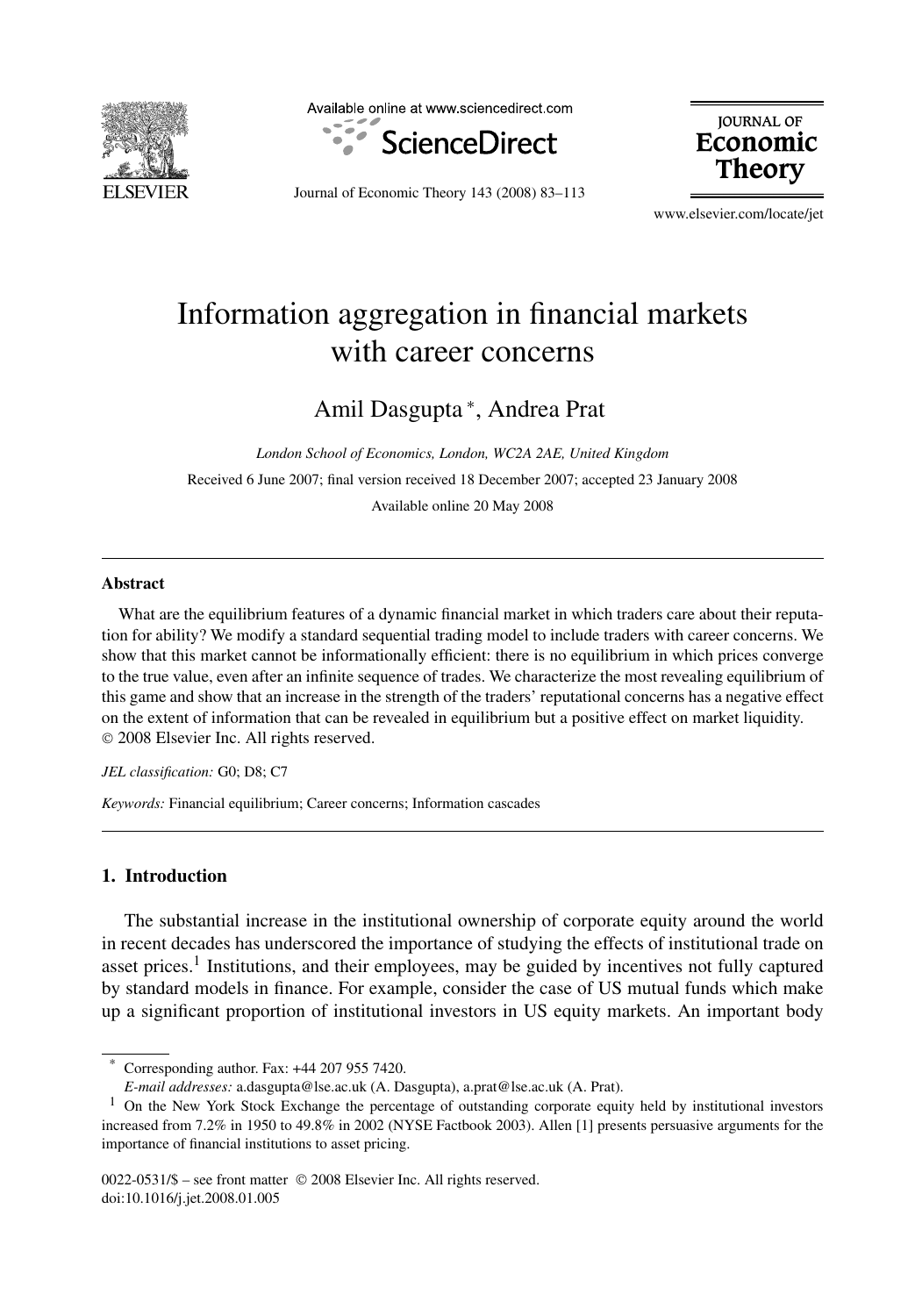of empirical work highlights the fact that mutual funds (e.g. Chevalier and Ellison [8]) and their employees (Chevalier and Ellison [9]) both face *career concerns*: they are interested in enhancing their *reputation* with their respective principals and sometimes indulge in perverse actions (e.g. excessive risk taking) in order to achieve this. Given the importance of institutions in equity markets, it is plausible to expect that such behavior may affect equilibrium quantities in these markets. What are the equilibrium features of a market in which a large proportion of traders care about their reputation?

While a growing body of literature examines the effects of agency conflicts on asset pricing, the explicit modeling of reputation in financial markets is in its infancy.<sup>2</sup> Dasgupta and Prat [11] present a two-period micro-founded model of career concerns in financial markets to examine the effect of reputation in enhancing trading volume. However, that analysis is done for a static market: each asset is traded only once.

In this paper, in contrast, we study a multi-period sequential trade market in which some traders care about their reputations. We show that the equilibrium properties of this market are very different from those of standard markets. In particular, we show that the presence of career concerned traders limits the extent to which equilibrium prices can aggregate the private information of market participants. The endogenous limits on the informativeness of trades and prices that we derive have important implications for the liquidity and volatility of assets traded by institutions. We delineate these implications and relate them to the strength of institutional career concerns. This paper, therefore, provides a foundation for linking the incentives of delegated financial traders and the equilibrium properties of markets in which they trade over time.

### *1.1. Summary of results*

We present the most parsimonious model that captures the essence of our arguments. Much of our model is standard. We present a *T* -period sequential trade market for a single (Arrow) asset where all transactions occur via uninformed *market makers* who are risk neutral and competitive (following Glosten and Milgrom [16] and Kyle [18]) and quote bid and ask prices to reflect the informational content of order flow. In addition there is a large group of liquidity-driven *noise traders* who trade for exogenous reasons that are unrelated to the liquidation value of the asset.

Our only innovation is that we introduce a large group of reputationally-concerned traders (whom we call *fund managers*), who trade on behalf of other (inactive) investors. These traders receive a payoff that depends both on the direct profits they produce and on the reputation that they earn with their principals.<sup>3</sup> Their reputation is determined endogenously by Bayesian investors, in a way that will be described shortly.

The fund managers can be of two types (smart or dumb) and receive informative signals about the asset liquidation value, where the precision depends on their (unknown) type. In each trading round either a randomly selected fund manager or a noise trader interact with the market maker. The asset payoff is realized at time *T* and all payments are made.

At time *T* , every fund manager is evaluated on the basis of all available information, with the exception of the agent's private signal. This implies that each investor can observe the liqui-

 $2$  For example, Allen and Gorton [2], Dow and Gorton [15], and He and Krishnamurthy [17] examine the asset pricing implications of non-reputational agency conflicts. Reputational concerns are implicit in the contractual forms assumed in the general equilibrium models of Cuoco and Kaniel [10] and Vayanos [30].

 $3$  The principals may be line managers at mutual fund companies with oversight over the particular fund manager's activities, or, directly, the investors who have placed their funds with the company.